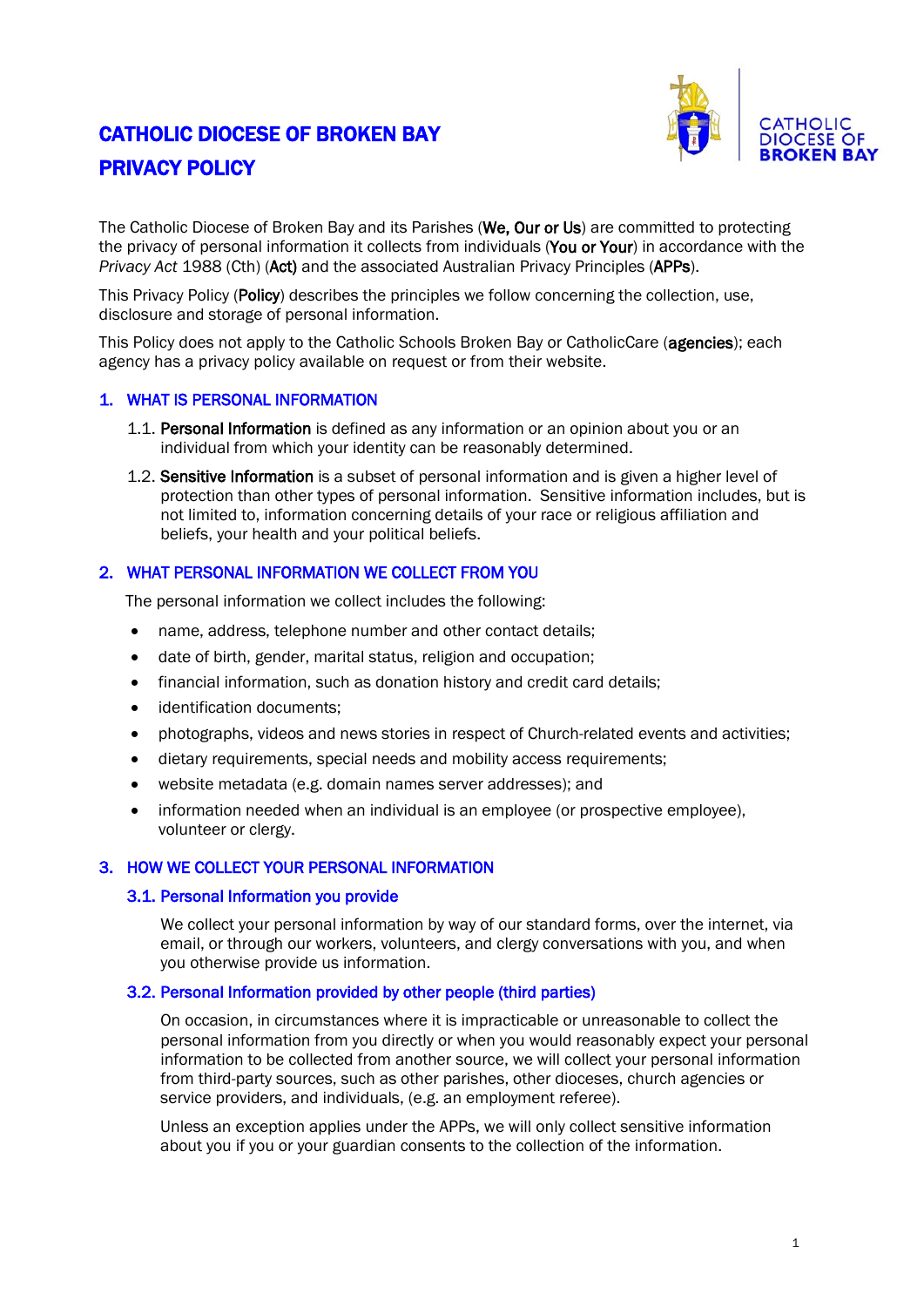#### 3.3. You do not need to provide Personal Information that we may request

You can choose to deal with us anonymously or by using a pseudonym. However, the circumstances may need us to identify you, for example, administering the sacraments, inducting you into ministries or other volunteer roles. In these types of instances, your ability to fully participate may be limited if you cannot be identified or do not allow us to collect certain personal information.

#### 4. PURPOSE OF PERSONAL INFORMATION COLLECTED

We will use the personal information collected to fulfil our mission including:

- Administering the sacraments and providing pastoral care;
- Responding to your welfare and support needs;
- Supporting fundraising activities;
- Informing you, parishioners and the public about matters related to the Diocese, parishes, and agencies through correspondence, newsletters, magazines and other media;
- Assessing suitability for volunteer roles;
- Employment screening to assess employment applications;
- Complying with legislative and regulatory requirements and legal responsibilities;
- Responding to complaints; and
- Dealing with requests for information and personal direct response in connection with applications under the National Redress Scheme.

You may opt out of receiving communications from us at any time by contacting us at the address the communications have been received from or by contacting the Privacy Officer.

#### 5. HOW WE MAY DISCLOSE YOUR PERSONAL INFORMATION

We may disclose your personal information when it could be reasonably expected in a church environment.

We may disclose personal information:

- To the Diocesan Chancery, parishes and agencies;
- To other Catholic Church dioceses, parishes and agencies;
- To service providers, consultants, advisers, workers and volunteers:
- Where required by or authorised by Australian law; and
- Where we have a financial transaction with you.

If disclosure involves sensitive information, it will only be disclosed where you authorise it to be disclosed. For example, *public prayers* naming an individual will only be with the consent of that individual (or their guardian).

Some third-party providers we use, for example, for cloud storage of electronic data, may be located outside of Australia. We are committed to safeguarding personal information held by us and will comply with all applicable laws relating to the cross-border data disclosure.

#### 6. HOW WE KEEP YOUR PERSONAL INFORMATION SECURE

We take reasonable precautions to safeguard your personal information from loss, misuse, interference, unauthorised access, modification or unlawful disclosure.

Where your personal information is held in paper form, it will be held in locked cupboards or other secure locations. If the information is held in electronic form, the media will be password protected with restricted access to the records.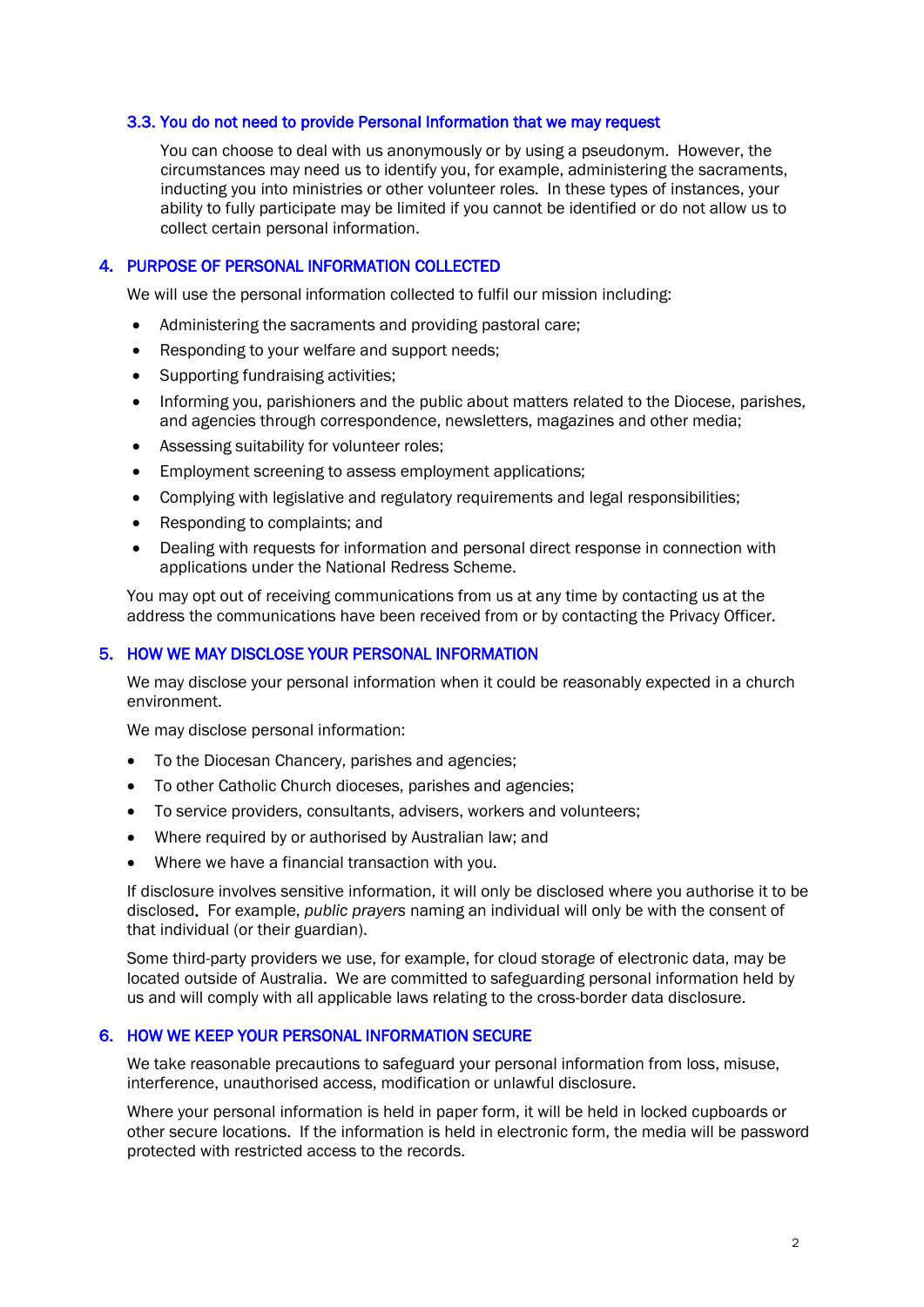Where we no longer need your personal information for the purposes for which it was collected, we will take reasonable steps to destroy or de-identify the information unless it would be unlawful for us to do so.

#### 7. CAN YOU ACCESS AND CORRECT THE PERSONAL INFORMATION HELD

#### 7.1. Access

You may access personal information we hold about you.

We may ask you to verify your identity before disclosing any personal information. In determining if we can give you access to information held, we will rely on *APP 12 – Access to Personal Information*. Note that in some instances, under APP 12 we might not be able to give you access to some information.

We may request you to meet the reasonable costs of disclosing the information to you.

#### 7.2. Correction

When disclosing your information, we will take reasonable steps to ensure that personal information we hold is correct. If you inform us of more correct information, we will attempt to update our records. In instances where updating your existing information is not possible or would conflict with the purpose of collecting the original information, we will give you a notice in writing that explains the reasons.

If you wish to have your personal information removed from our records, we will take reasonable steps to comply with your request, unless we need to keep your information for specific business or legal reasons

Any request to access, correct or remove personal information is to be sent in writing to the Diocesan Financial Administrator for the Chancery or the Parish Priest for the respective Parish.

#### 8. WHAT IS OUR APPROACH TO PERSONAL INFORMATION OF CHILDREN

We assess whether a child (a person under 18 years) has the capacity to make their own privacy decisions on a case by case basis. Where we cannot assess the child's capacity to make a decision, we will request the consent of a parent or guardian prior to collecting, using or giving access to personal information. In giving access to information held in relation to a child, consideration will be given to the child's consent on a case by case basis and the safeguarding of the child.

For collection or use of photographs or videos, the consent of the child's parent or guardian is always required where a child is actively participating in an event or in some circumstances where a child is attending an event. For further clarification of where a photo or video maybe used, please contact the Privacy Officer.

## 9. HOW TO MAKE A COMPLAINT

Contact details for the Privacy Officer are as follows:

#### Privacy Officer

Catholic Diocese of Broken Bay PO Box 340 PENNANT HILLS NSW 1715 or Email: [privacyofficer@bbcatholic.org.au](mailto:privacyofficer@bbcatholic.org.au)

Once we become aware of any ongoing concerns or problems raised by you, we will work to address those concerns. We will endeavour to respond to you within 30 calendar days. Should we require further information, we will contact you. There is no fee associated with lodging a complaint.

If you are not satisfied with the response, you can contact the Office of the Australian Information Commissioner (OAIC). The OAIC has the power to investigate the matter and make a determination.